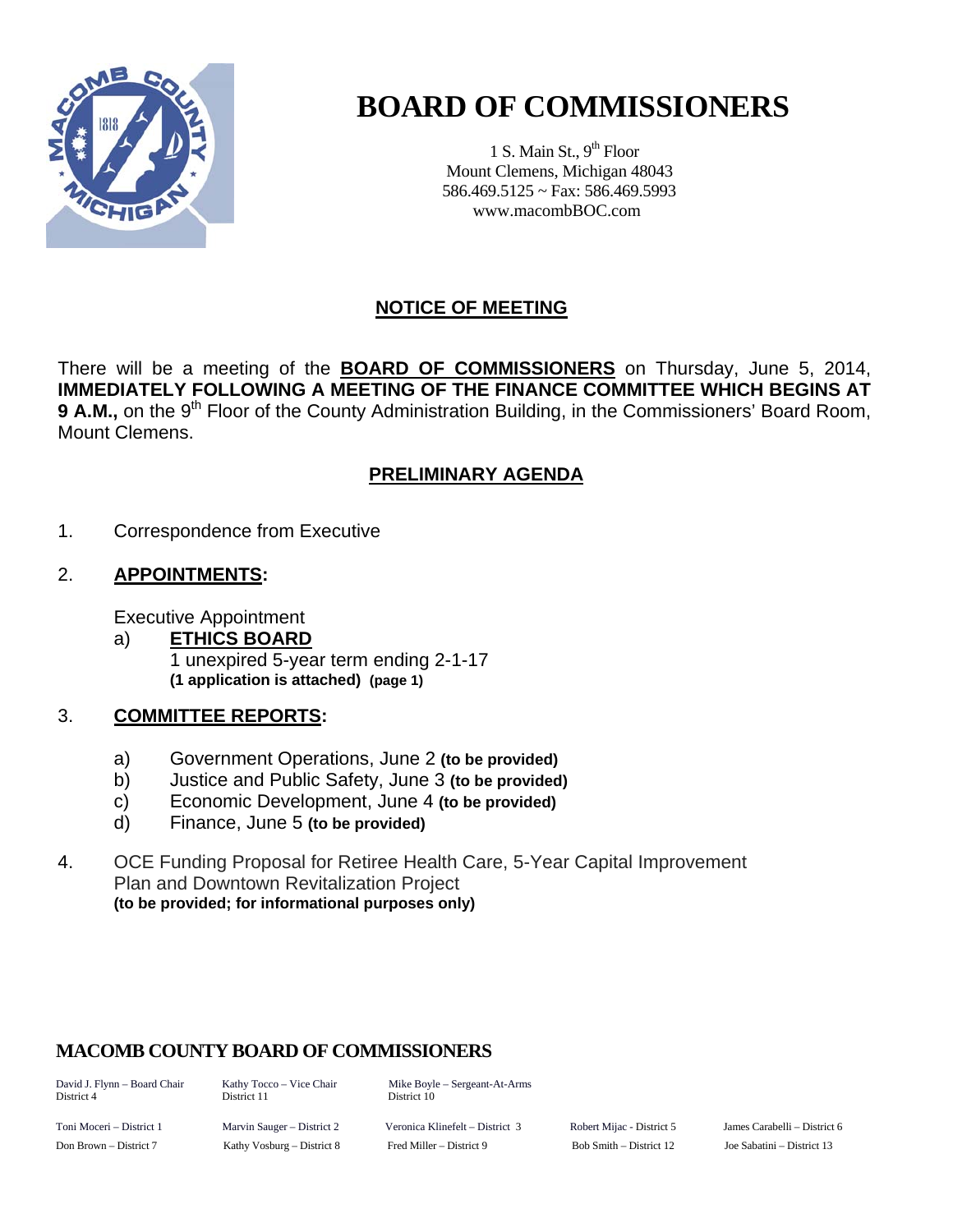#### 5. **RESOLUTIONS:**

a) Expressing Direction for Issuance of Request for Proposal for Professional **(attached)** Services for Bond Counsel and Financial Adviser **(offered by Board Chair on behalf of Board) (page 9)** 

Courne Behard

 **Corinne Bedard Committee Reporter**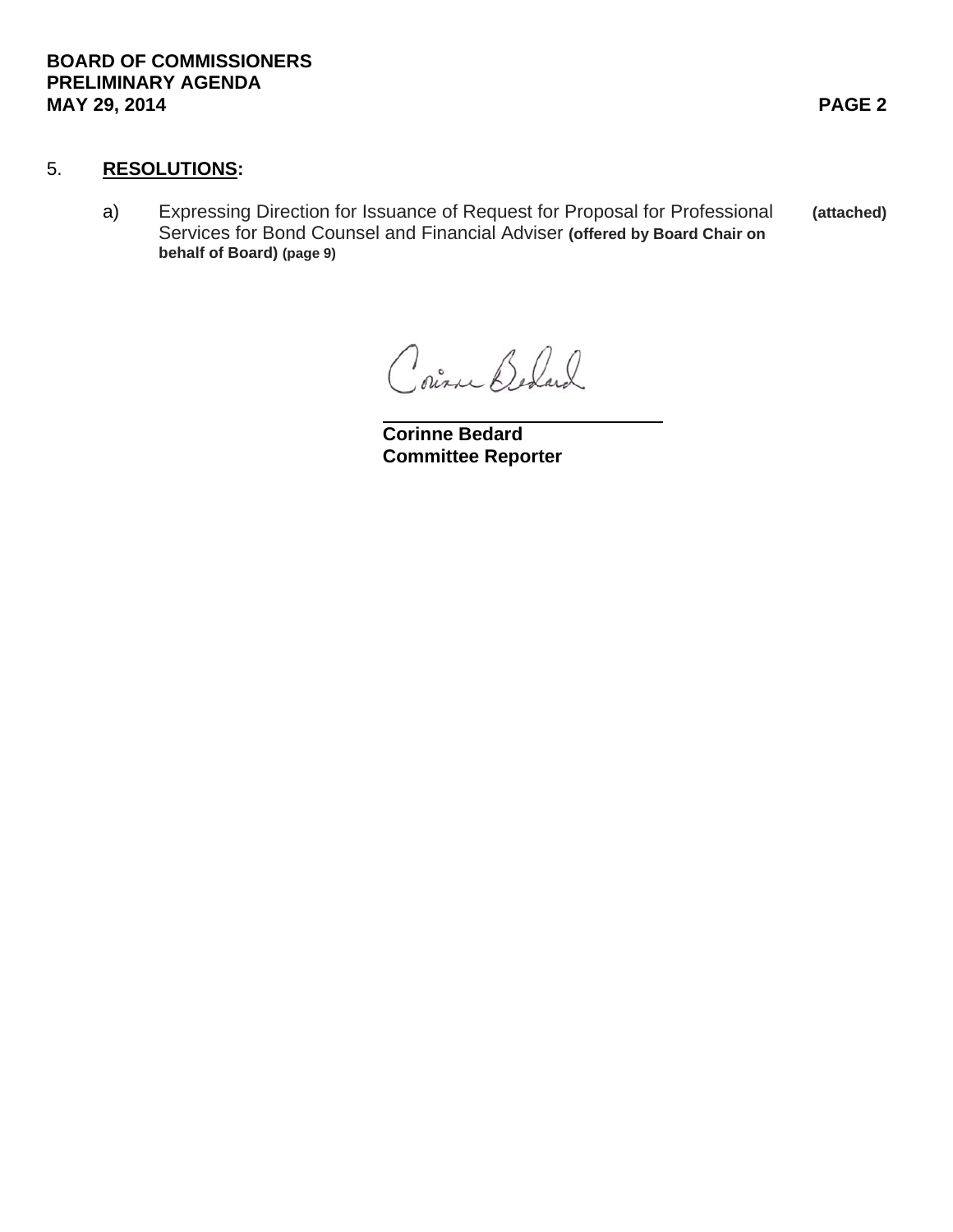

# **Macomb County Executive Mark A. Hackel**

Mark F. Deldin Deputy County Executive

TO: Dave Flynn, Board Chair

FROM: Mark A. Hackel, County~

DATE: May 21, 2014

**RE: ETHICS BOARD APPOINTMENT** 

As provided under Macomb County Home Rule Charter, Section 2.4.2, this memorandum serves as notice of the Executive's nomination to the Ethics Board as presented to you for Board approval:

• Mr. Timothy Wiley to fill term to expire February 1, 2017 (see attached application)

Please note that Mr. Germaine Jackson resigned from the Board and Mr. Wiley will fill his fiveyear unexpired term ending February 1, 2017.

Thank you for your attention to this transmittal and I am available to answer any questions or concerns which you or the Board members may have.

MAH/smf

cc: Donald Amboyer Timothy Wiley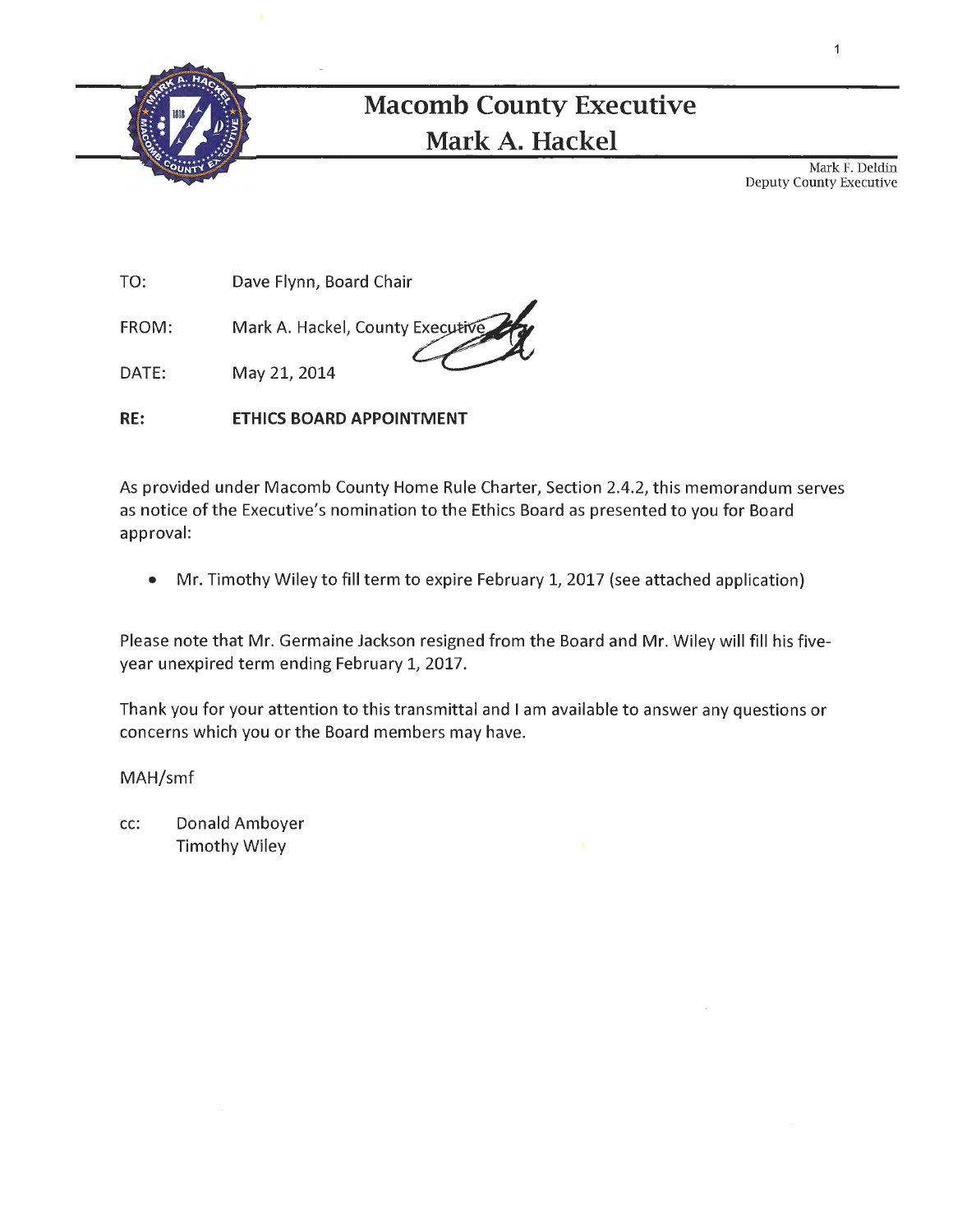## APPLICATION FOR APPOINTMENT MACOMB COUNTY BOARD OR COMMISSION

(Please note only legible applications can be considered)

| MACOMB COUNTY ETHICS BOARD for from From Translates of Appointment<br>TO THE MACOMB COUNTY BOARD OF COMMISSIONERS:<br><b>STATE OF MICHIGAN)</b><br><b>COUNTY OF MACOMB)</b><br>Macomb_________ and have since_______1/2013______*previous residence history 1978-2004<br>County<br>Telephone: ____586-648-7188________________________Cell Phone: ______586-719-9922_____<br>2. I am at least 18 years of age: Yes X No □<br>3. I am currently registered to vote: Yes X No $\Box$<br>4. Citizen of ______U.S.______<br>Country<br>5. Employer: City of New Baltimore / Police Department__________________________<br>a. Indicate nature of your work: _____Law Enforcement___________________________<br><b>EXECUTIVE</b><br><b>OFFICE</b> | I, ___Timothy P. Wiley ________, hereby make application for appointment to ___________ |
|----------------------------------------------------------------------------------------------------------------------------------------------------------------------------------------------------------------------------------------------------------------------------------------------------------------------------------------------------------------------------------------------------------------------------------------------------------------------------------------------------------------------------------------------------------------------------------------------------------------------------------------------------------------------------------------------------------------------------------------------|-----------------------------------------------------------------------------------------|
|                                                                                                                                                                                                                                                                                                                                                                                                                                                                                                                                                                                                                                                                                                                                              |                                                                                         |
|                                                                                                                                                                                                                                                                                                                                                                                                                                                                                                                                                                                                                                                                                                                                              |                                                                                         |
|                                                                                                                                                                                                                                                                                                                                                                                                                                                                                                                                                                                                                                                                                                                                              |                                                                                         |
|                                                                                                                                                                                                                                                                                                                                                                                                                                                                                                                                                                                                                                                                                                                                              |                                                                                         |
|                                                                                                                                                                                                                                                                                                                                                                                                                                                                                                                                                                                                                                                                                                                                              |                                                                                         |
|                                                                                                                                                                                                                                                                                                                                                                                                                                                                                                                                                                                                                                                                                                                                              |                                                                                         |
|                                                                                                                                                                                                                                                                                                                                                                                                                                                                                                                                                                                                                                                                                                                                              |                                                                                         |
|                                                                                                                                                                                                                                                                                                                                                                                                                                                                                                                                                                                                                                                                                                                                              |                                                                                         |
|                                                                                                                                                                                                                                                                                                                                                                                                                                                                                                                                                                                                                                                                                                                                              |                                                                                         |
|                                                                                                                                                                                                                                                                                                                                                                                                                                                                                                                                                                                                                                                                                                                                              |                                                                                         |
|                                                                                                                                                                                                                                                                                                                                                                                                                                                                                                                                                                                                                                                                                                                                              |                                                                                         |
|                                                                                                                                                                                                                                                                                                                                                                                                                                                                                                                                                                                                                                                                                                                                              |                                                                                         |
|                                                                                                                                                                                                                                                                                                                                                                                                                                                                                                                                                                                                                                                                                                                                              |                                                                                         |
|                                                                                                                                                                                                                                                                                                                                                                                                                                                                                                                                                                                                                                                                                                                                              |                                                                                         |
|                                                                                                                                                                                                                                                                                                                                                                                                                                                                                                                                                                                                                                                                                                                                              |                                                                                         |
|                                                                                                                                                                                                                                                                                                                                                                                                                                                                                                                                                                                                                                                                                                                                              |                                                                                         |
|                                                                                                                                                                                                                                                                                                                                                                                                                                                                                                                                                                                                                                                                                                                                              |                                                                                         |
|                                                                                                                                                                                                                                                                                                                                                                                                                                                                                                                                                                                                                                                                                                                                              |                                                                                         |
|                                                                                                                                                                                                                                                                                                                                                                                                                                                                                                                                                                                                                                                                                                                                              |                                                                                         |
| APR 07 2014                                                                                                                                                                                                                                                                                                                                                                                                                                                                                                                                                                                                                                                                                                                                  |                                                                                         |

**RECEIVED**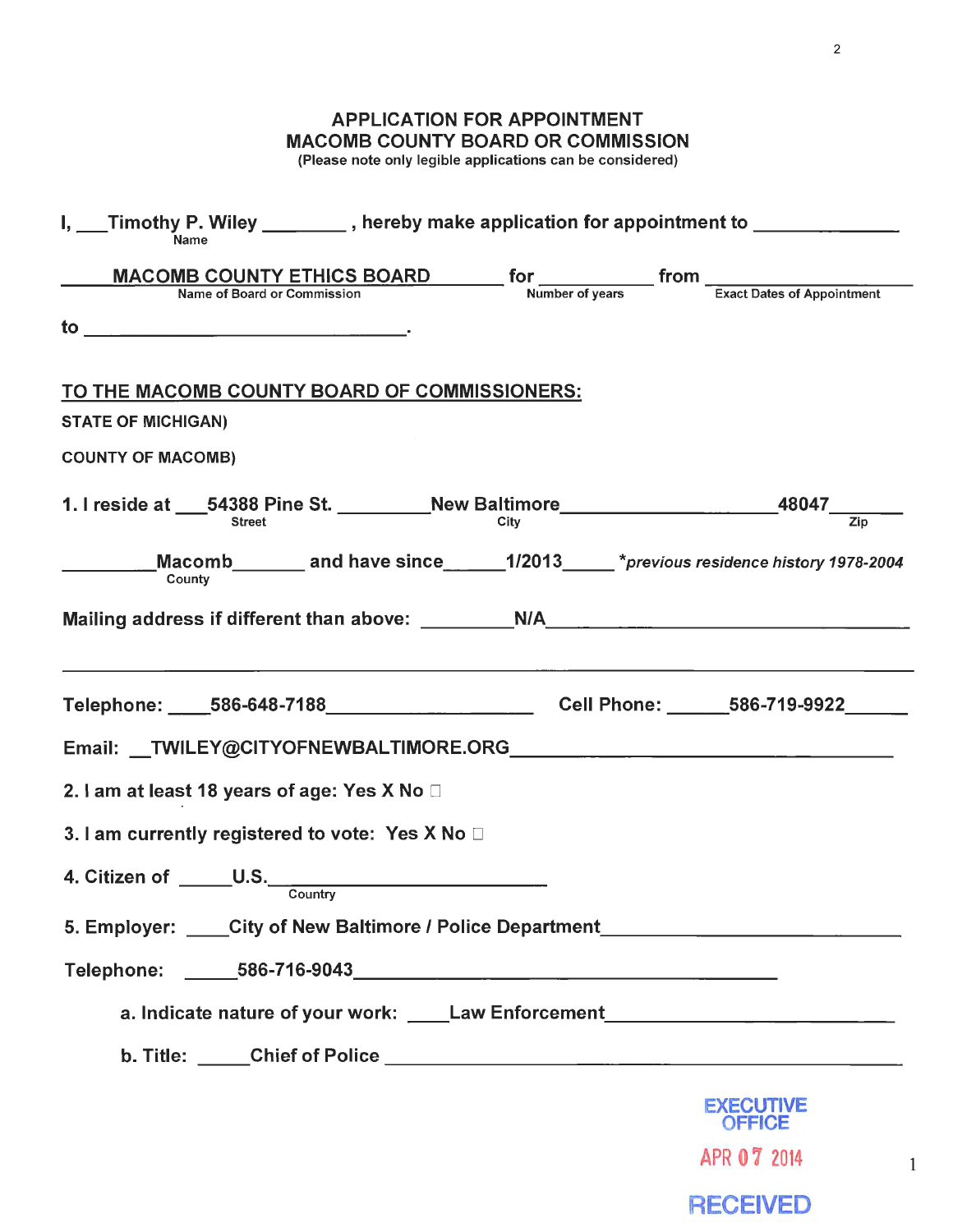6. Educational level and degrees received: \_\_\_Master of Public Administration-CMU, B.A. Education-University of Detroit Mercy, Macomb Police Academy-MCC, and LEADERSHIP MACOMB GRADUATE CLASS XIV

7. I presently hold the following appointments and elected positions:

| F.O.P. LODGE #112 TRUSTEE                                                 | 2010-PRESENT                        |
|---------------------------------------------------------------------------|-------------------------------------|
| Title                                                                     | <b>Appointment or Election Date</b> |
| <b>Title</b>                                                              | <b>Appointment or Election Date</b> |
| <b>Title</b>                                                              | <b>Appointment or Election Date</b> |
|                                                                           |                                     |
|                                                                           |                                     |
| <b>ANCHOR BAY BOARD OF EDUCATION</b>                                      |                                     |
| TRUSTEE/SECRETARY                                                         | 1998-2001                           |
| <b>Title</b>                                                              | Dates Served                        |
| CHAIRPERSON-MACOMB COUNTY DOMESTIC VIOLENCE LAW ENFORCEMENT TASK-         |                                     |
| 8. Previously held appointments and/or elected positions:<br><b>FORCE</b> | 2001-2012                           |

9. Have you even been convicted of a felony? If yes, list each, giving date, nature of offense or violation, name and location of court, the penalty imposed, if any, or the disposition of the case. A conviction will not automatically bar you from an appointment.

| N/A |  | - - |  |
|-----|--|-----|--|
|     |  |     |  |
|     |  |     |  |

10. Do you have a conflict of interest or a potential conflict of interest such as a financial or business interest in any contracts, grants, permits, etc. with Macomb County? If so, list the interest (except where required for the appointment).

NO KNOWN CONFLICTS OF INTEREST **with a set of the contract of the contract of the contract of the contract of the contract of the contract of the contract of the contract of the contract of the contract of the contract of** 

11. List any family members who are or have been employed by Macomb County or are or have been elected to County offices.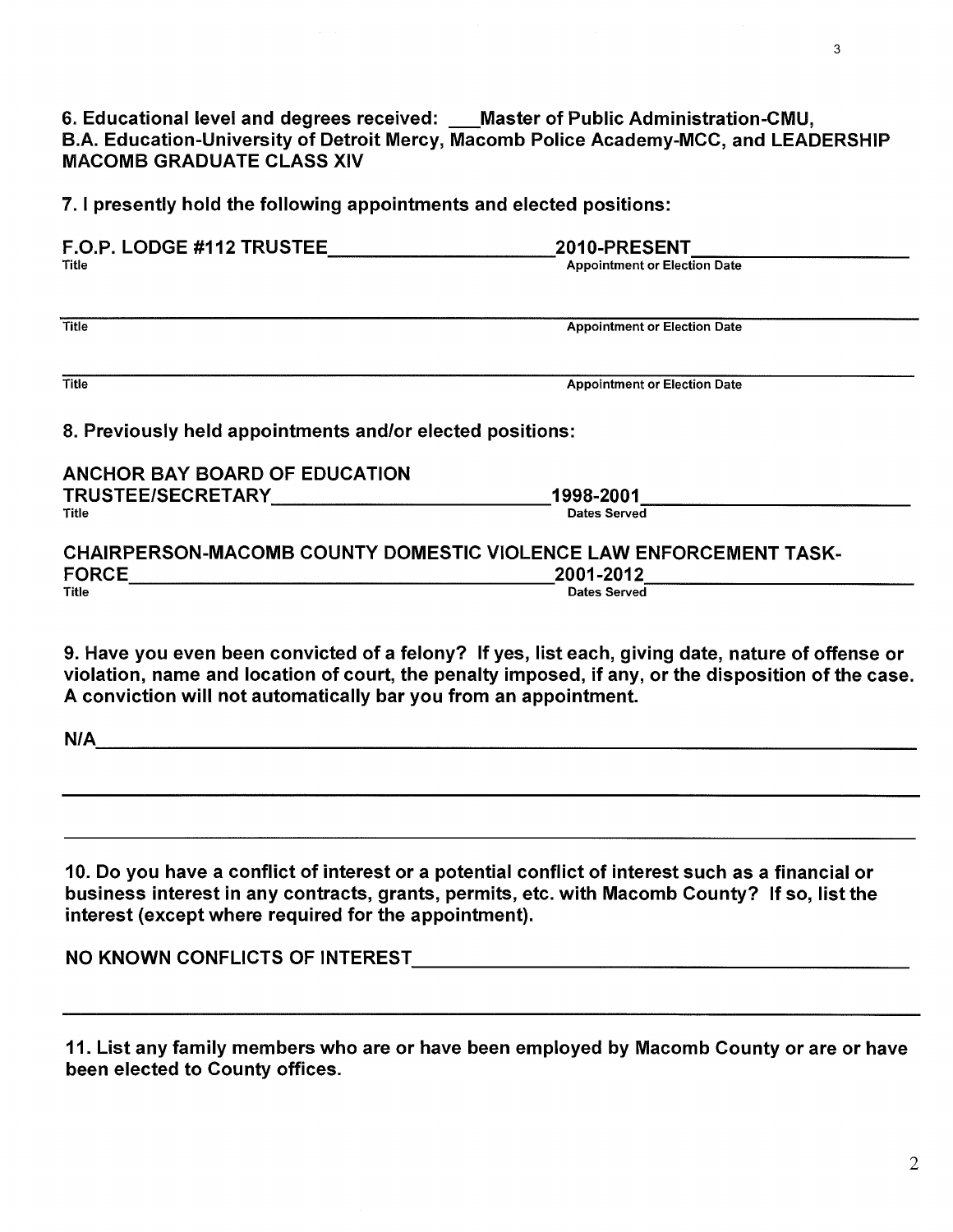| N/A                                                                                                                         |
|-----------------------------------------------------------------------------------------------------------------------------|
|                                                                                                                             |
| 12. Is this an application for reappointment? Yes $\Box$ No X                                                               |
| If yes, how many years have you served on this board? ____N/A____________________                                           |
| Please indicate your attendance record for the term(s) served __________ /<br>No. of meetings attended No. of meetings held |
| Comments/Clarification (only if necessary) ____N/A______________________________                                            |
|                                                                                                                             |
|                                                                                                                             |
|                                                                                                                             |

#### 13. Briefly indicate your qualifications for appointment to this specific board and why you believe your appointment will benefit Macomb County.

Macomb County & the City of New Baltimore have collectively provided an environment that has facilitated so many positive opportunities in my life to progress from childhood to adulthood. Those opportunities range from every aspect one could hope for in a high quality of life standard. The safe and secure living conditions, exemplary educational and recreational institutions, and a community comprised of hardworking/innovative people who promote high family values have been the basis of my development as a stakeholder in this county.

I believe that my combined professional and personal commitments to obtain the necessary knowledge, skills & abilities, as an effective public service leader, will be the most significant qualifications that I can bring to the board. I also have faith that my moral compass is well adjusted and will demonstrate my conviction in maintaining a stronghold of the public's trust as a top priority.

As a public servant whose entire profession is centered on one's own integrity, I fully subscribe to the belief that "doing the right thing, even when no one else is watching", should be exemplified by each appointed member of the Ethic's Board. Lastly, I feel that this appointment would provide an opportunity to give back to a county that has provided, both my family and I, with so many life changing opportunities.

4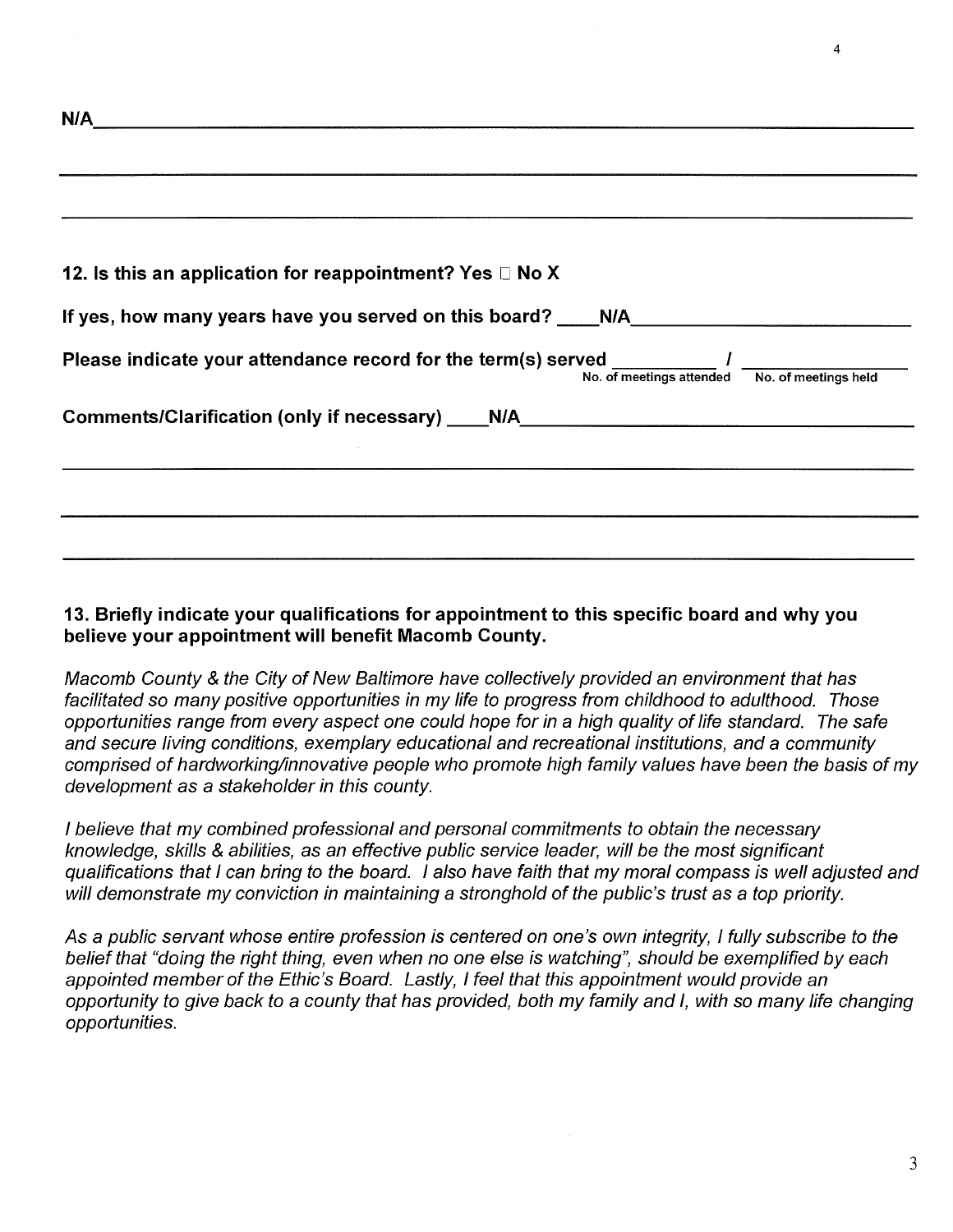I hereby apply for appointment to---------------and do swear or affirm Board or Commission that (1) if appointed, I will comply with all statutory and other requirements and obligations of my appointment; (2} if I cease to comply with such requirements, I automatically forfeit said appointed position; (3) I hold no position or appointment which is a conflict of interest with the<br>appointed position applied for; and (4) to the best of my knowledge and belief, I possess the<br>requisite qualifications for appointed position applied for; and (4} to the best of my knowledge and belief, I possess the

**Signature** 

**Timothy P. Wiley**  $\frac{1}{\text{Name (Print or Type)}}$ 

Subscribed and sworn to before me this 7 day of t1t?l2i I , 20.d\_. <sup>I</sup> Notary Public Macomb County, Michigan **My commission expires: 3** 

Note: Applicants may  $-$  but it is not required  $-$  attach additional information pertaining to this Application for Appointment if attachments do not exceed the maximum for each item listed below:

- $\bullet$  Resume up to one page
- $\bullet$  Letter of Reference  $-$  up to two pages
- $\bullet$  Letter of Intent up to one page

The following is for Board Office use only:

Overseeing Committee:  $\blacksquare$ 

Chair Review for Compliance:

(Commissioner Sign-off)

(revised 02/09 pd)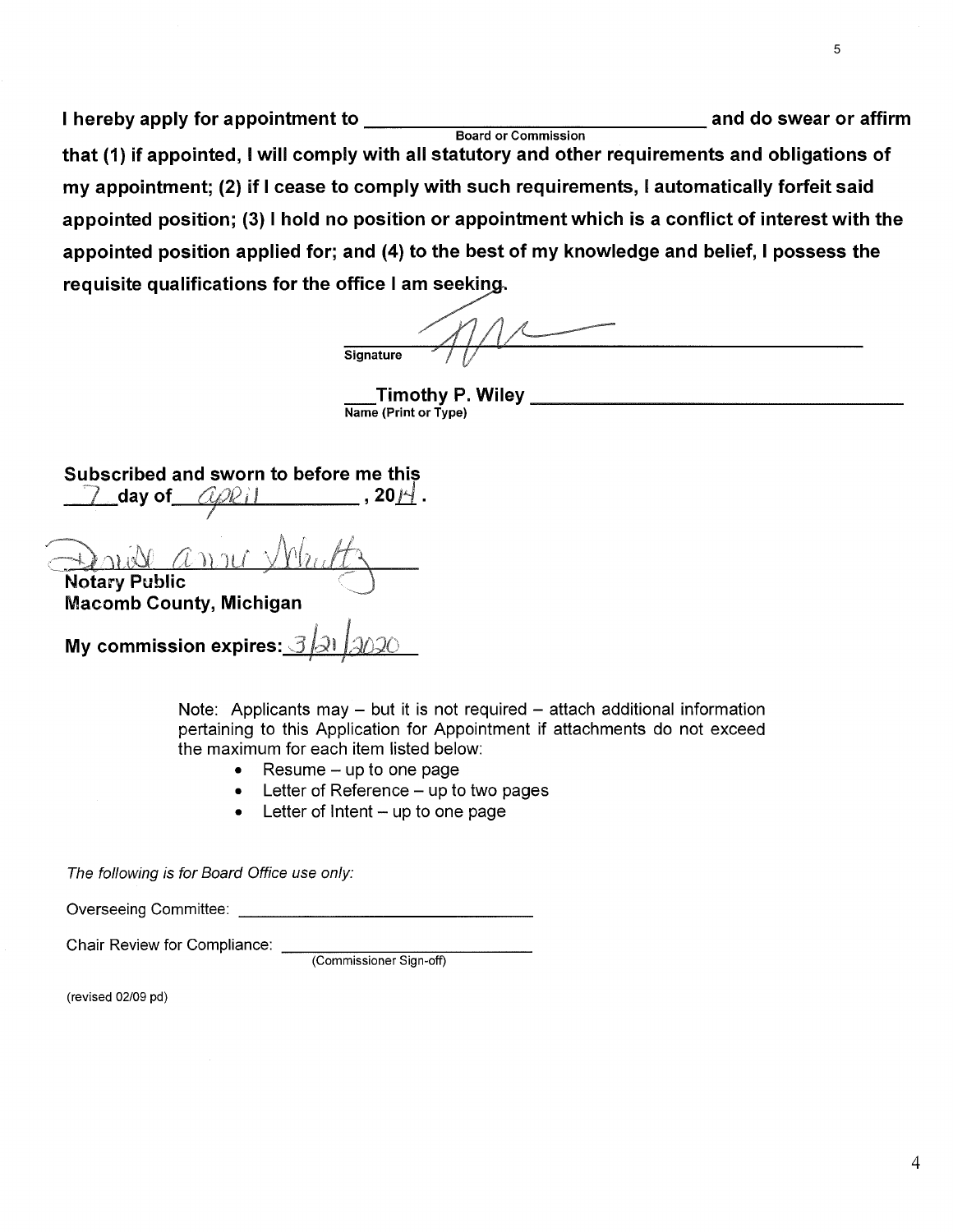#### **(586) 719-9922 Mobile TWILEY@CITYOFNEWBAL TIMORE.ORG**

# Timothy P. Wiley *M.P.A.*

| <b>Objective</b>  | To serve as a member on the Macomb County Ethics Board by utilizing my<br>acquired knowledge, skills, & abilities to assist in maintaining a stronghold of the<br>public's trust.                                                            |                   |
|-------------------|----------------------------------------------------------------------------------------------------------------------------------------------------------------------------------------------------------------------------------------------|-------------------|
| <b>Employment</b> | 1998-Present<br>New Baltimore Police Department<br>2010-Present Chief of Police<br>٠                                                                                                                                                         | New Baltimore, MI |
|                   | Former I.C.A.C. Task Force Investigator<br>ш<br>Public Affairs/Media Relations/Social Network Communications<br>٠                                                                                                                            |                   |
|                   |                                                                                                                                                                                                                                              |                   |
|                   | Wayne State University<br>2011-Present<br><b>Adjunct Professor</b><br>CRJ 3260 Criminal Investigations<br>CRJ 4750 Domestic Violence<br>• CRJ 5995 Cyber Crime Investigations                                                                | Clinton Twp, MI   |
|                   | 2010-Present<br>Macomb Community College<br><b>Adjunct Professor</b><br>LAWE 1600 Computer Forensics & Cyber Crime<br>LAWE 1410 Juvenile Delinquency Theory, Practice, & Law                                                                 | Clinton Twp., MI  |
|                   |                                                                                                                                                                                                                                              |                   |
|                   | 2006-Present<br>University of Michigan<br>National Juvenile Fire Setting Prevention Program Instructor/Video Production<br>" 2013 "Straight Talk" 2013 National Juvenile Arson Video Production<br>" "Real Life" Program (Drugs and Alcohol) | Ann Arbor, MI     |
|                   | 2006-2007<br>St. Clair County Sheriff's Office<br><b>Marine Deputy Sheriff</b><br>• Oakland Marine Academy Training<br>M.C.O.L.E.S. Certification                                                                                            | Port Huron, MI    |
|                   | 2000-2001<br>New Haven Community Schools<br><b>Secondary Alternative Education Teacher</b>                                                                                                                                                   | New Haven, MI     |
|                   | Instructor / Mentor of At-Risk High School Students 9-12 Grades                                                                                                                                                                              |                   |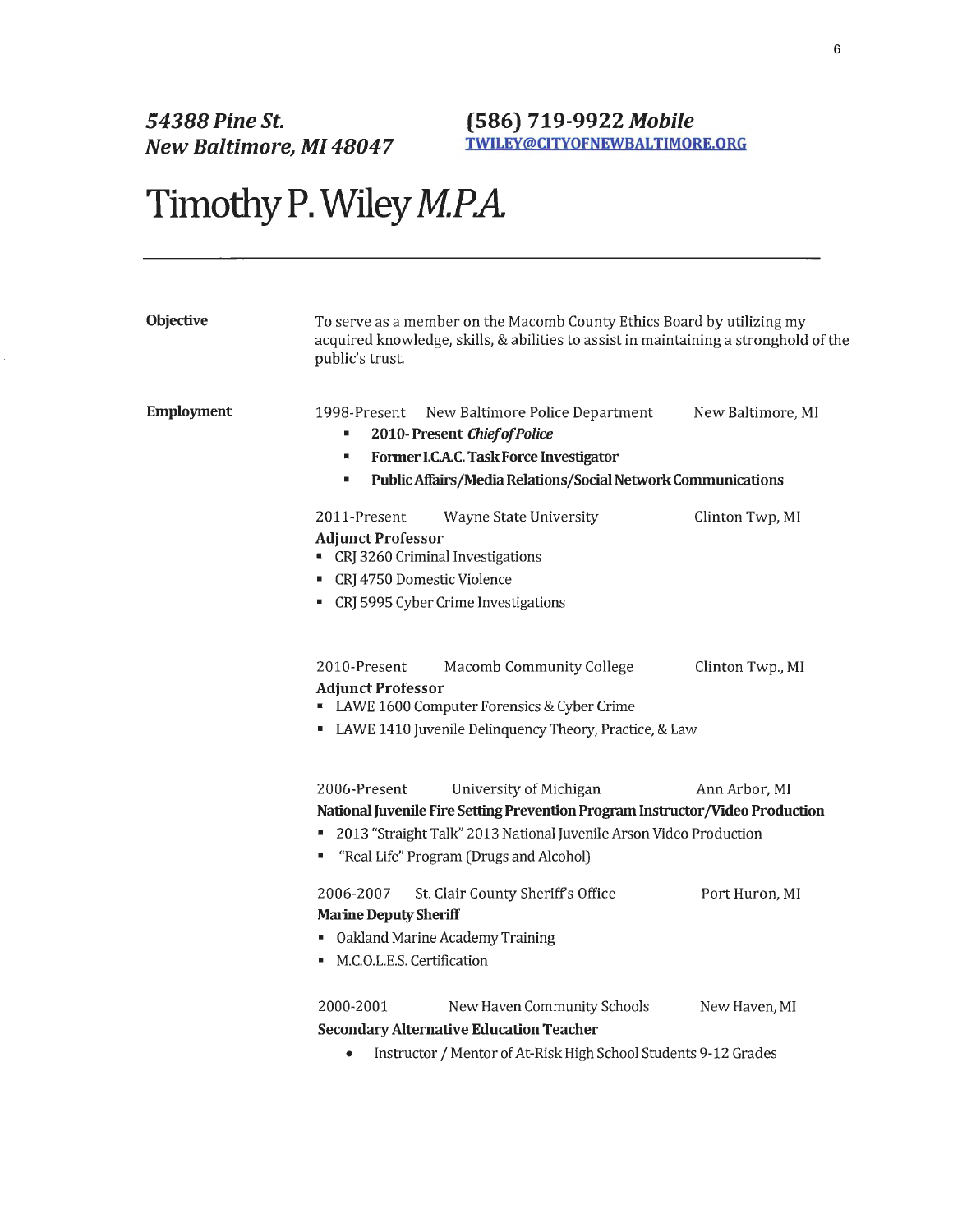| Leadership/Related          |                                                                                                                                                                                                                                                                                                                                                                   |
|-----------------------------|-------------------------------------------------------------------------------------------------------------------------------------------------------------------------------------------------------------------------------------------------------------------------------------------------------------------------------------------------------------------|
| <b>Media Experience</b>     | 2010-2011<br>Leadership Macomb<br>Clinton Twp, MI<br><b>Leadership Graduate Class XIV</b>                                                                                                                                                                                                                                                                         |
|                             | Regional Leadership Organization<br>٠                                                                                                                                                                                                                                                                                                                             |
|                             | 2011 Dateline NBC- New York City "Written in Blood" TV Special<br>Local LE Coordinator of National Media Production within City & Department<br>http://www.nbcnews.com/video/dateline/48709535#48709535                                                                                                                                                           |
|                             | 2010 National Juvenile Fire Setting Prevention Program Video Production<br>• Law Enforcement subject matter cast member/actor/writer<br>http://www.traumaburn.org/prevention/seanstory/                                                                                                                                                                           |
|                             | 1998-2001<br>Anchor Bay Public Schools<br>New Baltimore, MI<br><b>School Board Member</b>                                                                                                                                                                                                                                                                         |
|                             | Executive Board Member (Union negotiation / Supervision experience)<br>ш<br>Mandated State and Government Administrative Educational Requirements<br>ш<br>Public Relations, Budget Awareness and Operational Directives<br>Human Resource Experience (Hiring & Evaluation of District C.E.O.)<br>ш<br>District Safety / Security Emergency Response Planning<br>ш |
|                             | 2007-2008<br>St. Clair County Sheriffs Office<br>Port Huron, MI<br>Political Candidate, Office of St. Clair County Sheriff<br>St. Clair County Democratic Party Nominee<br>۰                                                                                                                                                                                      |
| <b>Education/Experience</b> | 2006-2007<br>Central Michigan University<br>Mt. Pleasant, MI<br>" M.P.A. Master of Public Administration                                                                                                                                                                                                                                                          |
|                             | 2006-2007<br>Fox Valley Technical College<br>Appleton, WI<br>Major: I.C.A.C. Internet Crimes Against Children / Investigator                                                                                                                                                                                                                                      |
|                             | 1996-2001<br>University of Detroit Mercy<br>Detroit, MI<br><b>B.A. Bachelor of Arts Degree, Education</b>                                                                                                                                                                                                                                                         |
|                             | State Teaching Certification (Major: Social Studies Minor: Language Arts)                                                                                                                                                                                                                                                                                         |
|                             | 1998<br>Macomb Community College<br>Clinton Twp., MI<br><b>Macomb Basic Police Academy (MCOLES Certification)</b>                                                                                                                                                                                                                                                 |
|                             | 92/93-95/96<br>Cardinal Mooney Catholic H.S.<br>Marine City, MI<br><b>College Preparatory Academy</b><br>Hugh O'Brian Youth Leadership Award Recipient<br>Service Awards (Student Executive Board Member 4yrs)<br>в                                                                                                                                               |

Grammar School Immaculate Conception School Fair Haven, MI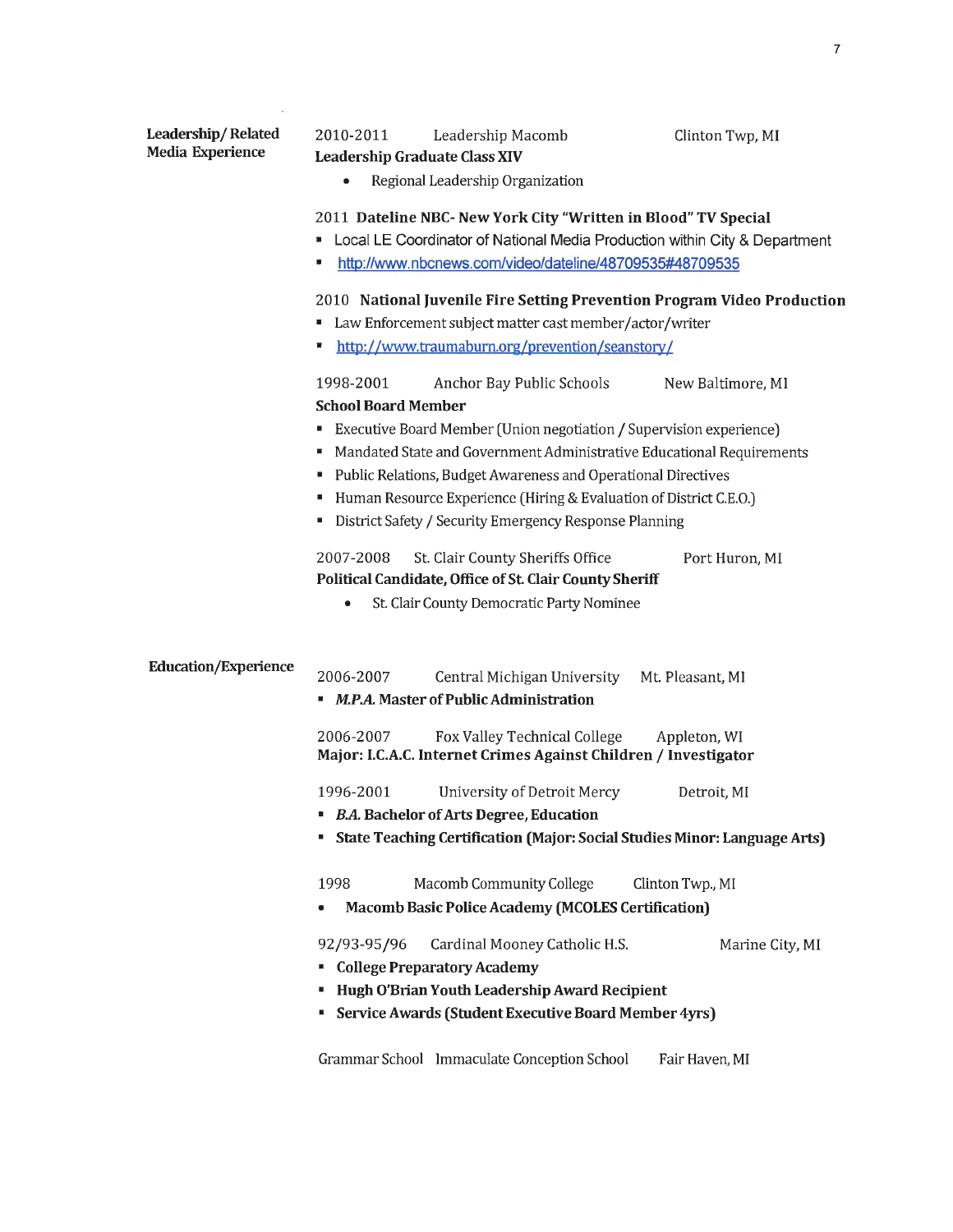|                           | Tracy Minnella Domestic Violence Award<br>в                             |
|---------------------------|-------------------------------------------------------------------------|
|                           | M.A.D.D. Mothers Against Drunk Drivers 2002 Lifesaver Award<br>в        |
|                           | Departmental lifesaving, merit & service awards                         |
|                           |                                                                         |
|                           | Leadership Macomb Class XIV                                             |
| <b>Professional</b>       | Michigan & International Association of Chiefs of Police<br>в           |
| <b>Organizations</b>      | Immediate Past Macomb County Domestic Violence Task Force Chairman<br>п |
|                           | Macomb County Child Advocacy Program Committee Member<br>в              |
|                           | Carehouse Multi-Disciplinary Team Member / Case Review<br>в             |
|                           | Traffic Safety Association of Macomb County<br>в                        |
|                           | F.O.P. Lodge #112 Fraternal Order of Police Trustee                     |
|                           | Selfridge Air National Guard Base Council Member                        |
|                           | M.E.A. Macomb Community College                                         |
|                           | American Federation of Teachers Wayne State University                  |
|                           |                                                                         |
|                           |                                                                         |
| Hobbies/Leisure Interests |                                                                         |

Soccer, Golf, Mt. Biking & Skiing

#### **PUBLIC SECTOR:**

Mark A. Hackel, Macomb County Executive Eric Smith, Macomb County Prosecutor Anthony Wickersham, Macomb County Sheriff Dr. Daniel Spitz, Macomb County Medical Examiner John Dupray, Mayor of New Baltimore Brian Bilinski, New Baltimore Fire Chief Dorie Vasquez, Macomb County Child Advocacy Gail Lippert, Turning Point-Forensic Nurse Program Lynn Davidson, Friend of the Court Macomb Co. Theresa Morin, Child Protective Services Macomb Gail Peterson, Traffic Safety Association of Macomb Co. Leonard Woodside, AB Schools Superintendent